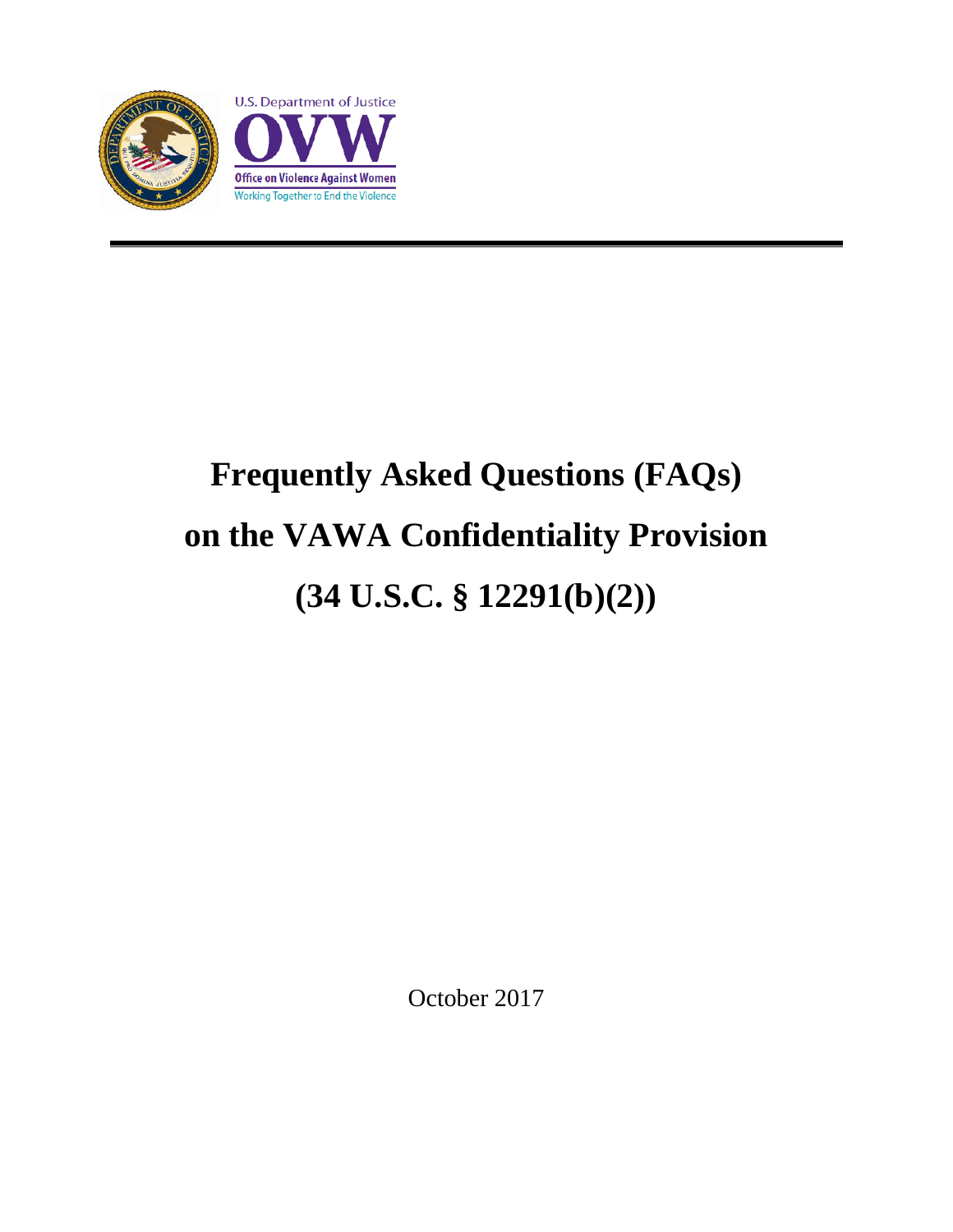# **I. In General**

# **1. What is the "VAWA Confidentiality Provision"?**

The VAWA Confidentiality Provision refers to 34 U.S.C. 12291(b)(2), a provision of the Violence Against Women Act (VAWA) that requires all grantees and subgrantees receiving VAWA funding from the Department of Justice, Office on Violence Against Women, to protect the confidentiality and privacy of persons to whom those grantees and subgrantees are providing services. The VAWA Confidentiality Provision is designed to ensure the safety of adult, youth, and child victims of domestic violence, dating violence, sexual assault, and stalking.

# **2. Who is covered by the VAWA Confidentiality Provision?**

All grantees and subgrantees providing services to victims and receiving VAWA funding from the Office on Violence Against Women are covered by the VAWA Confidentiality Provision.

# **3. What does it mean to be "covered" by the VAWA Confidentiality Provision?**

Grantees and subgrantees "covered" by the VAWA Confidentiality Provision must adhere to the requirements of that Provision; that is, they may not disclose, reveal, or release personally identifying information or individual information collected in connection with services requested, utilized, or denied through grantees' and subgrantees' programs, regardless of whether the information has been encoded, encrypted, hashed, or otherwise protected.

## **4. What is "personally identifying information"?**

"Personally identifying information" means information about an individual that may directly or indirectly identify that individual. In the case of a victim of domestic violence, dating violence, sexual assault, or stalking, it also means information that would disclose the location of that individual. Personally identifying information includes information such as an individual's name, address, other contact information, and social security number, but it also can include information such as an individual's race, birth date, or number of children if, in the particular circumstances, that information would identify the individual. Personally identifying information also may include information that is encoded, encrypted, hashed, or otherwise protected.

## **5. Are there circumstances in which a grantee or subgrantee may share personally identifying information?**

By statute, a grantee or subgrantee may share personally identifying information in three specific circumstances: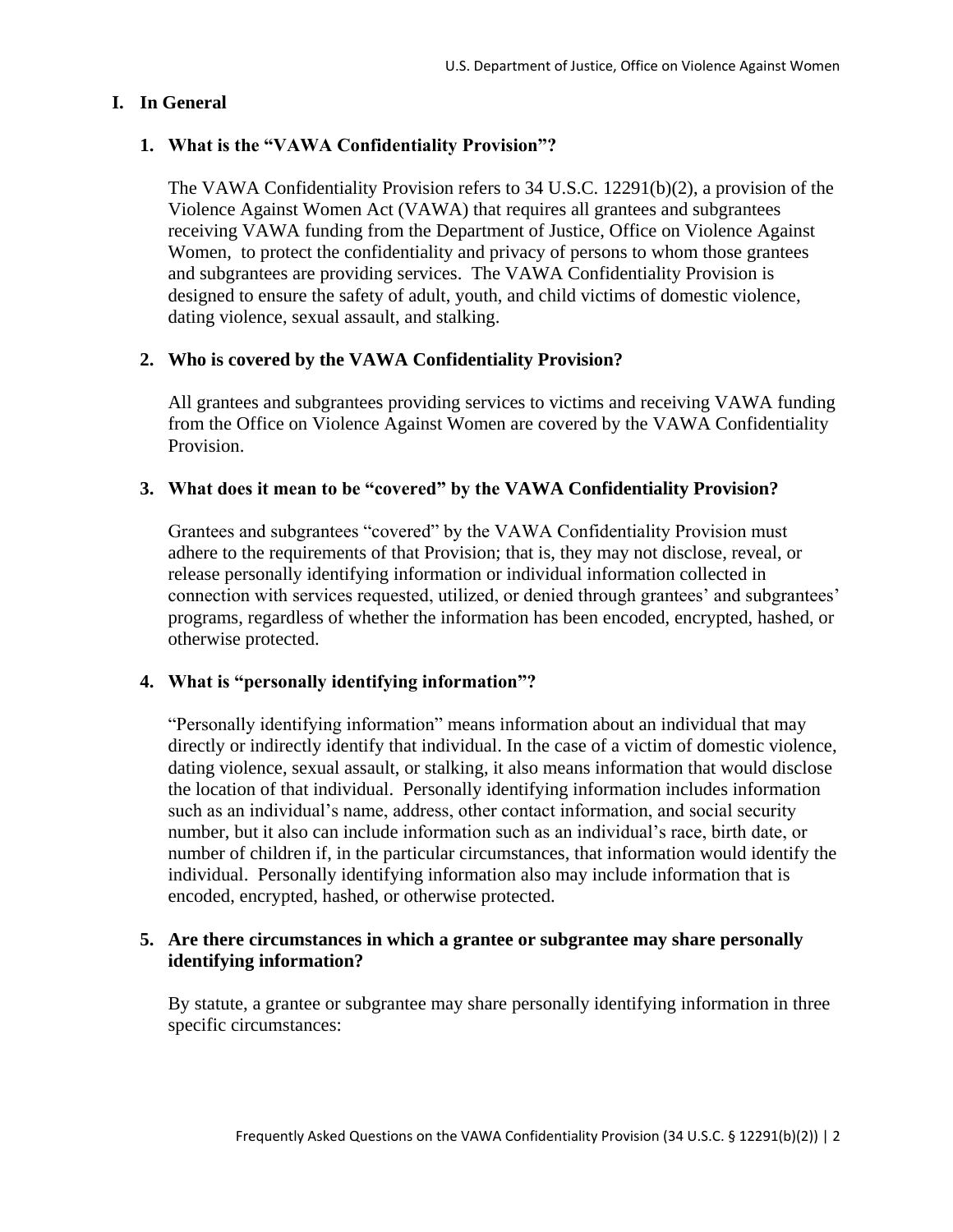(1) When the victim provides written, informed, and reasonably time-limited consent to the release of information ("a release");

- (2) When a statute compels that the information be released; or
- (3) When a court compels that the information be released.

If a statute or court compels the release of information, the grantee or subgrantee releasing the information must (1) make reasonable attempts to provide notice of the release to affected victims and (2) take steps necessary to protect the privacy and safety of persons affected by the release.

#### **II. Scope of the VAWA Confidentiality Provision**

#### **6. Are subgrantees covered by the VAWA Confidentiality Provision?**

Yes, subgrantees are covered by the VAWA Confidentiality Provision.

## **7. Are grant partners (such as MOU partners) covered by the VAWA Confidentiality Provision?**

MOU partners and other partners are covered if they are receiving funds under the grant as subgrantees.

## **8. Are partners that do not receive funding through the grant covered by the VAWA Confidentiality Provision?**

Partners that do not receive VAWA funding are not covered by the VAWA Confidentiality Provision. OVW encourages such partners to voluntarily "opt-in" to the requirements of the VAWA Confidentiality Provision; opting in is a best practice for keeping victims safe. Consider, for example, a scenario in which Rape Crisis Center gets a VAWA grant in partnership with Local Housing Agency. Rape Crisis Center and Local Housing Agency have a memorandum of understanding, but Local Housing Agency is not funded under the VAWA grant. If Victim A comes to Rape Crisis Center, and Rape Crisis Center contacts Local Housing Agency on behalf of Victim A, Rape Crisis Center will need a signed, written, informed, and reasonably time-limited release before Rape Crisis Center can share the victim's personally identifying information. If Victim A goes first to Local Housing Agency for services that are covered by the memorandum of understanding, however, then Local Housing Agency can contact Rape Crisis Center on Victim A's behalf and share Victim A's information without Victim A's consent, because Local Housing Agency is not receiving any funds under the grant. Although the release of information by Local Housing Agency is permissible, such a practice is not recommended because it could threaten the safety and privacy of the victim.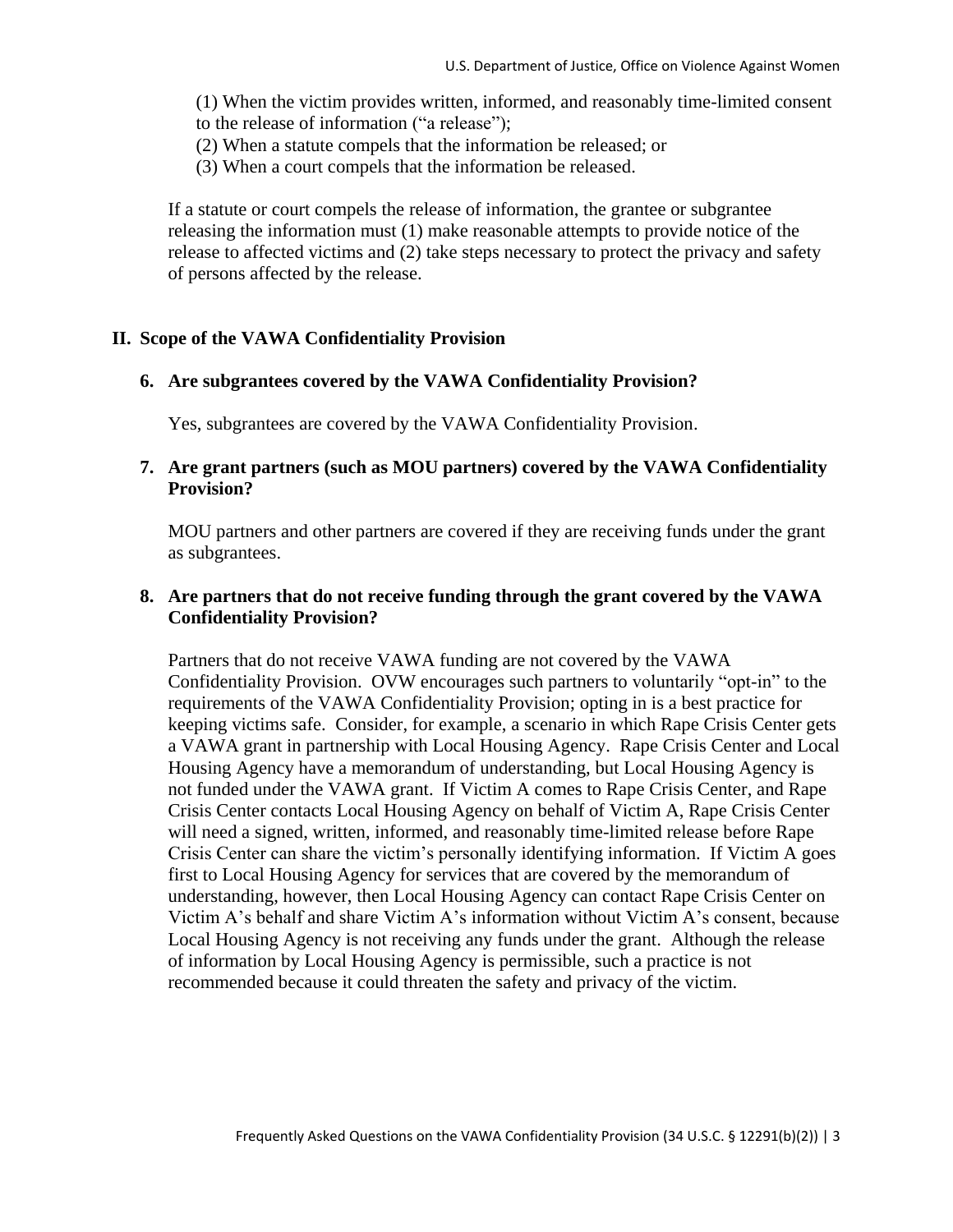## **9. What if the grantee is a large umbrella organization but only one division of the organization is providing grant-funded services?**

Under the VAWA Confidentiality Provision, the division of the organization that is providing grant-funded services may not share personally identifying information with other divisions of the organization. Per regulation, 28 CFR 90.4(b)(2)(iii), the VAWA Confidentiality Provision applies to disclosures from "the victim services divisions or components of an organization, agency, or government" to other non-victim services divisions within an organization, agency, or government.

"Victim services division or component of an organization, agency, or government" is defined as "a division within a larger organization, agency, or government, where the division has as its primary purpose to assist or advocate for domestic violence, dating violence, sexual assault, or stalking victims and has a documented history of work concerning such victims." 20 CFR 90.2(h).

- Example 1: A grantee organization operates a domestic violence shelter, a counseling program, and a food bank. The organization partners with a medical service provider. If Client A comes to the domestic violence shelter, the shelter would need a release from the client before the shelter may contact the food bank on the client's behalf. If Client B comes to the food bank because she is homeless (even if she is homeless as a result of domestic violence), and the food bank contacts the partner medical provider, the food bank would not need a release from the client because the client had never sought victim services from the organization. As with the example in Question 8 above, although the food bank is not required to obtain a client's consent before sharing the client's information, OVW would encourage the food bank to "opt-in" to the VAWA Confidentiality Provision in order to better protect the safety and privacy of all of the grantee organization's clients.
- Example 2: The grantee is a tribal government. The tribal domestic violence program is providing victim services through the grant. The tribal domestic violence program cannot share identifying information about victims with other divisions of the tribal government without a statutory or court mandate or a signed, written, informed, and reasonably time-limited release from the victim.

## **10. Can a victim services division or component of an organization, agency, or government share victim information with the leadership of the larger organization, agency, or government (e.g., executive director or chief executive)?**

In the absence of a statutory or court mandate or a signed, written, informed, and reasonably time-limited release, the victim services division or component may only share identifying information about victims with the leadership of the larger organization, agency, or government in extraordinary and rare circumstances. Such circumstances do not include routine monitoring or supervision. One example of an extraordinary and rare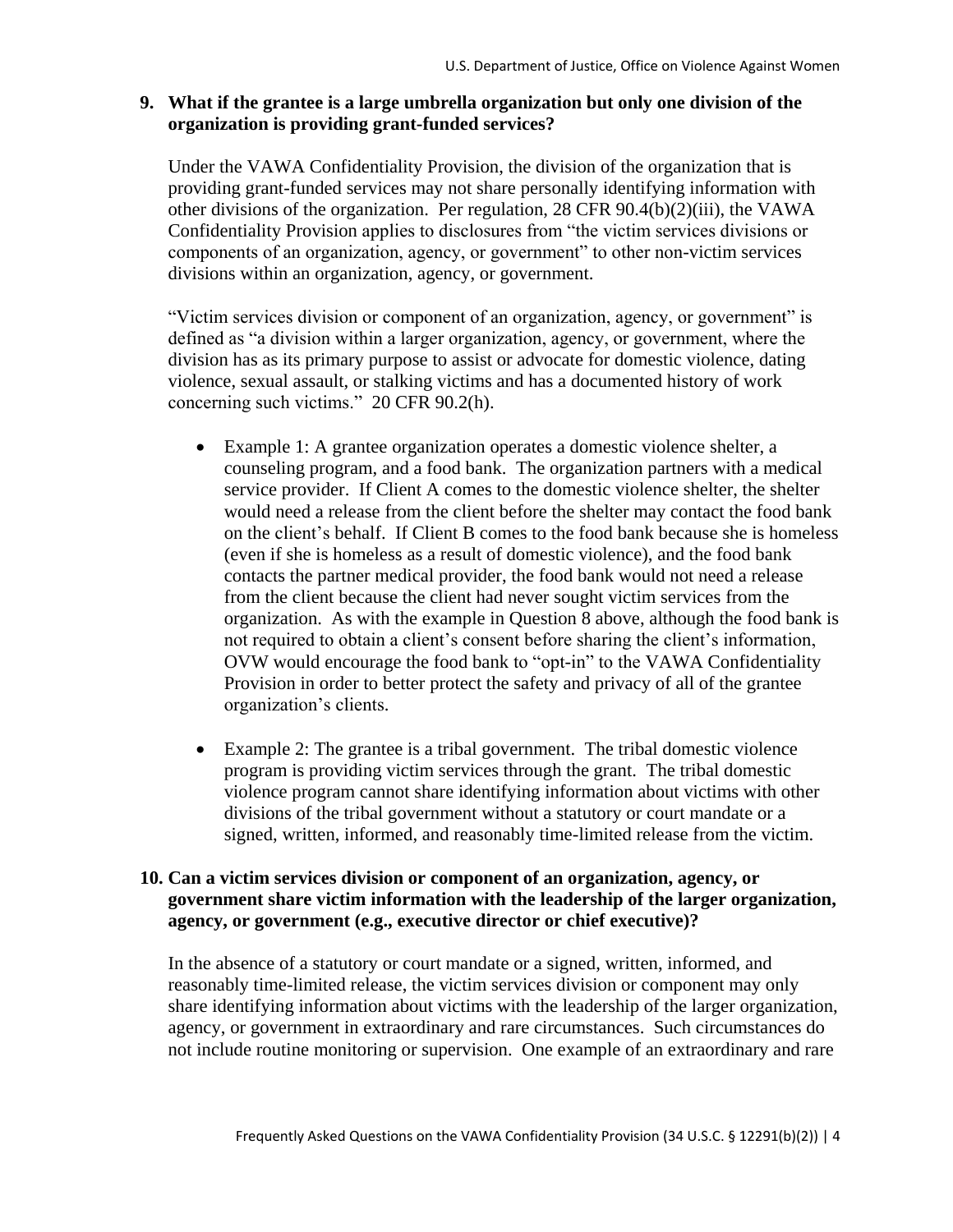circumstance that would justify release to an organization's leadership is where there are allegations of fraud against the victim services division or one of its staff members.

# **11. Does the VAWA Confidentiality Provision apply to the entire victim service provider or victim services division/component, or only the funded activities?**

The VAWA Confidentiality Provision applies to all operations of the victim service provider or victim services division/component, even if the OVW funding is only for a small part of those operations.

## **12. Are victim-witness assistants at police departments and prosecutors' offices covered?**

Victim-witness assistants are not covered because they are not providing "victim services." Although the services they provide help victims, they are also assisting with investigation and prosecution. The VAWA Confidentiality Provision expressly applies to "victim services," which do not include the work of victim-witness assistants.

# **13. Does the VAWA Confidentiality Provision cover identifying information about offenders if a grantee or subgrantee is providing offender services (such as batterers' intervention or sex offender treatment)?**

No. The VAWA Confidentiality Provision does not cover identifying information about offenders.

# **14. Are Sexual Assault Nurse Examiner (SANE) programs or Sexual Assault Forensic Examiner (SAFE) programs covered by the VAWA Confidentiality Provision?**

No, SANE and SAFE programs are not covered, although they may be subject to other confidentiality provisions such as the Health Insurance Portability and Accountability Act (HIPAA). For more information on this topic, see the Office for Victims of Crime SANE Development and Operations Guide at: [https://www.ovcttac.gov/saneguide/legal-and](https://www.ovcttac.gov/saneguide/legal-and-ethical-foundations-for-sane-practice/federal-laws/)[ethical-foundations-for-sane-practice/federal-laws/.](https://www.ovcttac.gov/saneguide/legal-and-ethical-foundations-for-sane-practice/federal-laws/)

# **III.Victim releases**

# **15. Are there criteria that releases must meet?**

Releases must be written, informed, reasonably time limited, and signed by the victim or, if appropriate, a parent or guardian. Grantees and subgrantees may not use a blanket release and must specify the scope and limited circumstances of any disclosure. At a minimum, grantees and subgrantees must:

• Discuss with the victim why the information might be shared, who would have access to the information, and what information could be shared under the release;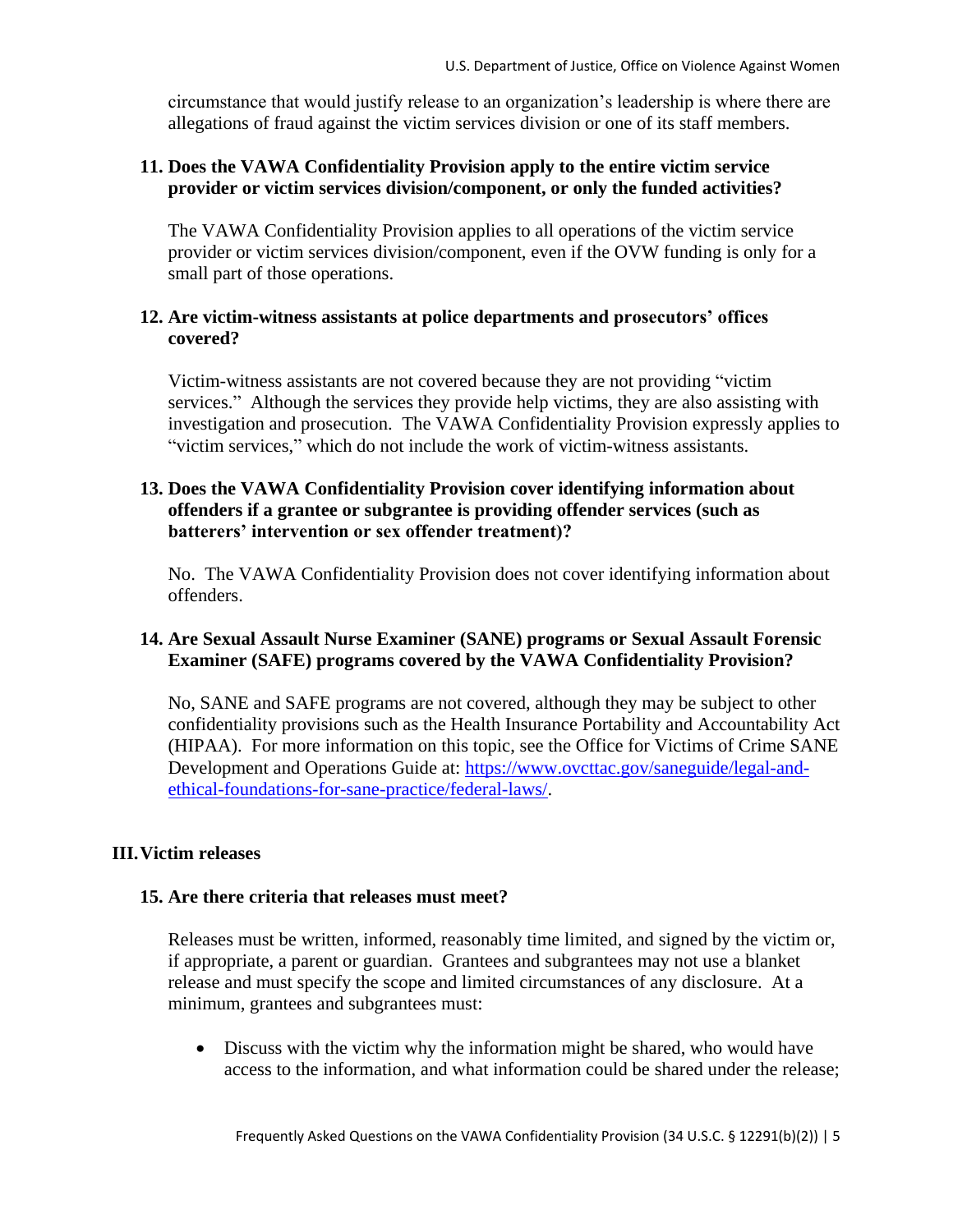- Reach agreement with the victim about what information would be shared and with whom; and
- Record the agreement about the scope of the release.

The release must specify the duration for which the information may be shared.

#### **16. What time period should a release cover?**

Releases should be for a "reasonable" time period. The reasonableness of the time period will depend on the specific situation.

#### **17. Who should sign a release for a minor child?**

In the case of an unemancipated minor, both the minor and a parent or guardian must sign the release. Consent may not be given by the abuser of the minor or by the abuser of the other parent of the minor. If the minor is incapable of knowingly consenting, the parent or guardian may consent on the minor's behalf. In such cases, the grantee should attempt to notify the minor as appropriate. If the minor is permitted by law to receive services without the parent's or guardian's consent, the minor may consent to release information without additional consent from a parent or guardian.

## **18. Who should sign a release for a legally incapacitated person?**

The release for a legally incapacitated person must be signed by the person's legallyappointed guardian. Consent may not be given by the abuser of the legally incapacitated person. If the person is permitted by law to receive services without the guardian's consent, then the person may consent to release information without further consent from a guardian.

## **19. Can a victim be required to sign a release as a condition of service?**

No, a grantee or subgrantee may not require a victim to sign a release as a condition of services. The release must be voluntary and fully informed. It should spell out the purpose for which the information will be used, what information may be shared, with whom it may be shared, and the duration of the release (which must be reasonably time limited).

## **20. In the case of telephonic services, such as a hotline call, is an oral release acceptable?**

The statute does not allow for oral releases. Written releases are required. One option for this situation would be for the victim to remain on the call while a third party is contacted, so that the victim can provide his or her own information without the need for a release. Another option would be to consider having the victim email or fax a written release.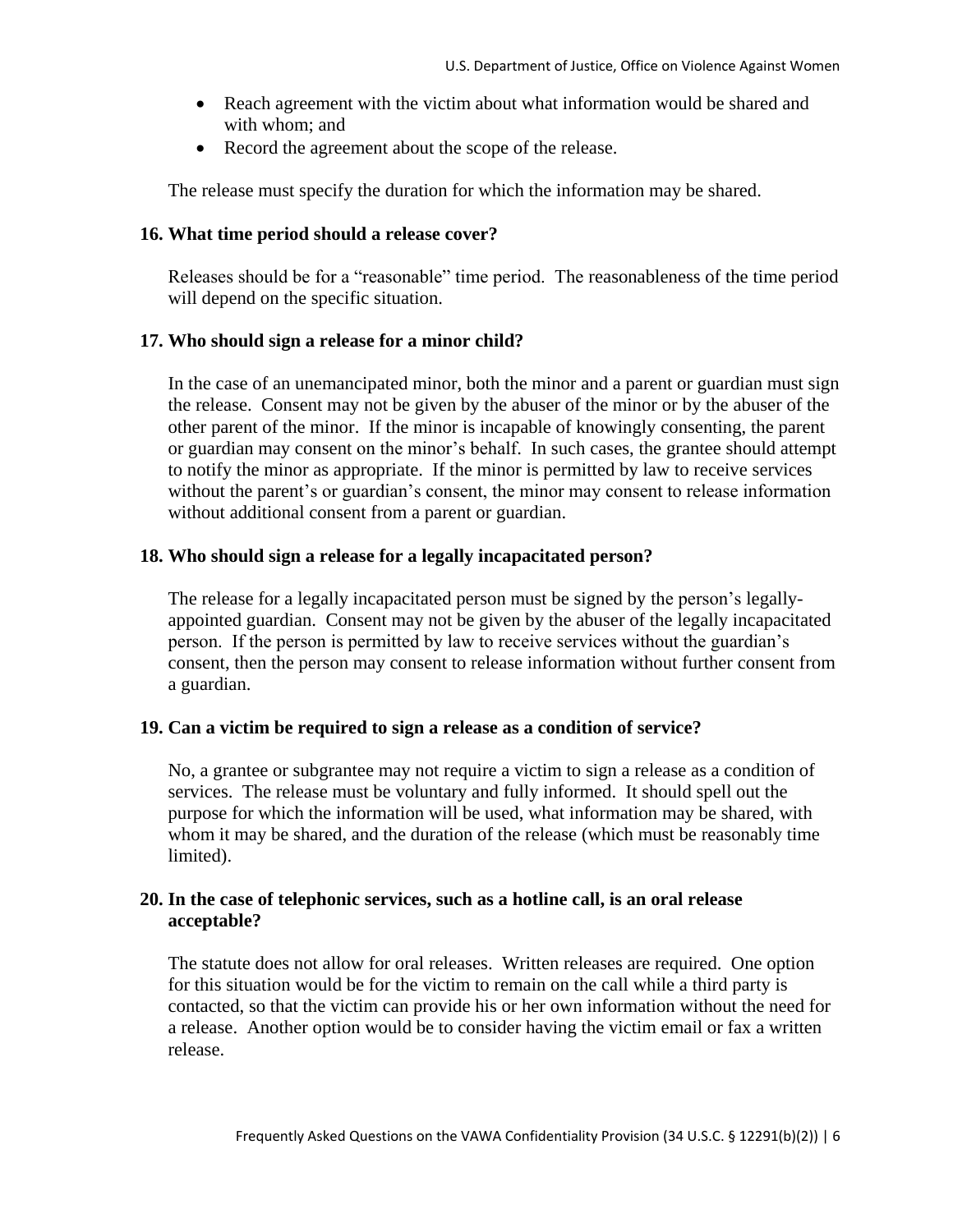#### **IV.Court and Statutory Mandates**

#### **21. What if the jurisdiction has a common-law duty to warn?**

If the jurisdiction has a common-law duty to warn (i.e., courts have established through case law that certain professionals have a duty to warn others of specific, imminent danger), this would equate to a "court mandate," and thus allow for the release of information without the victim's consent. For example, in some jurisdictions, a commonlaw duty requires therapists to warn others of a serious threat of harm to or by their patients. In such jurisdictions, a therapist working for an OVW grantee or subgrantee could make the required warning without violating the VAWA Confidentiality Provision. Nonetheless, the therapist would have to both notify the victim of the disclosure of information and take steps necessary to protect the privacy and safety of all persons affected by the disclosure.

## **22. Can grantees and subgrantees comply with state or tribal mandatory child abuse reporting laws?**

If the grantees'/subgrantees' personnel or volunteers are covered by a mandatory child abuse reporting law, then the release of information in a child abuse report would be statutorily mandated and therefore allowed under the VAWA Confidentiality Provision. The grantee or subgrantee, however, would need to both make reasonable attempts to provide notice to victims affected by the disclosure and take steps necessary to protect the privacy and safety of all persons affected by the release of the information.

#### **23. What if the jurisdiction has a law allowing for release in circumstances such as child abuse or clear and present danger, but does not require it?**

If the release of information is allowed, but not required, under a state or tribal law, then the state or tribal law would not constitute a "statutory mandate" for purposes of the VAWA Confidentiality Provision. Therefore, a VAWA-funded organization in that jurisdiction could not release identifying information without a signed, written, informed, and reasonably time-limited release from the victim or a court order.

#### **V. Confidentiality Acknowledgement Form**

### **24. What is the purpose of the "Confidentiality Acknowledgement Form" at [https://www.justice.gov/sites/default/files/ovw/pages/attachments/2015/01/20/confide](https://www.justice.gov/sites/default/files/ovw/pages/attachments/2015/01/20/confidentiality_acknowledgement_form_42015.pdf) [ntiality\\_acknowledgement\\_form\\_42015.pdf?](https://www.justice.gov/sites/default/files/ovw/pages/attachments/2015/01/20/confidentiality_acknowledgement_form_42015.pdf)**

The purpose of the form is for grantees and subgrantees to acknowledge that they are aware of the confidentiality requirements imposed by the VAWA Confidentiality Provision.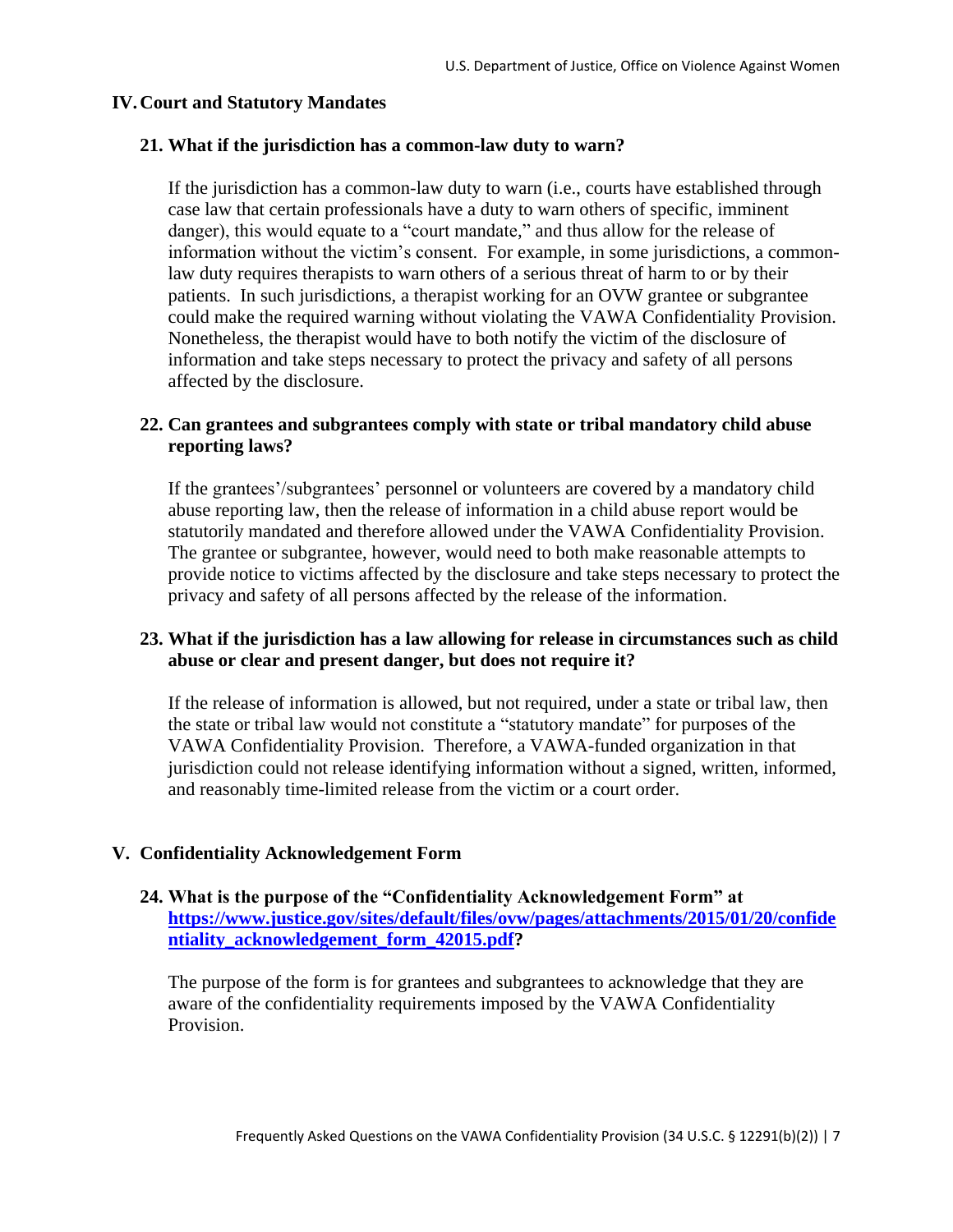## **25. Who needs to sign the "Confidentiality Acknowledgement Form" at [https://www.justice.gov/sites/default/files/ovw/pages/attachments/2015/01/20/confide](https://www.justice.gov/sites/default/files/ovw/pages/attachments/2015/01/20/confidentiality_acknowledgement_form_42015.pdf) [ntiality\\_acknowledgement\\_form\\_42015.pdf?](https://www.justice.gov/sites/default/files/ovw/pages/attachments/2015/01/20/confidentiality_acknowledgement_form_42015.pdf)**

The authorized representatives for grantees must sign the form. In the case of subawards, the grantee should ensure that subgrantees also sign the form.

#### **VI.Other Questions**

## **26. What if a victim discloses victimization to a grantee or subgrantee during a community educational presentation?**

If the victim is only disclosing victimization without seeking services, then the VAWA Confidentiality Provision does not apply. If, however, the victim comes forward and seeks services from the grantee or subgrantee, then the grantee or subgrantee would need a signed, written, informed, and reasonably time-limited release to share the victim's information with other providers, unless one of the other exceptions set forth in the VAWA Confidentiality Provision (i.e., court or statutory mandate) applies.

## **27. When can a grantee or subgrantee release information about a minor involved in a custody dispute?**

A grantee or subgrantee can disclose information about a minor involved in a custody dispute if there is a court mandate requiring the release of the information or if the minor and the parent or guardian of the minor provide a signed, written, informed, and reasonably time-limited release. By statute, neither the abuser of the minor nor the abuser of the other parent of the minor may provide a release on the minor's behalf.

#### **28. How can grantees monitor subgrantees without seeing confidential victim information?**

Grantees can monitor the services provided by a subgrantee without seeing confidential victim information in various ways. For example, the grantee can ask the subgrantee to pull a random selection of files and redact the identifying information from the files. If the files are electronic, there may be easy ways to replace the victim identifying information with case numbers that are not related to the identifying information (for example, the first client in 2014 is 2014-1) and to generate reports on victims served and the services received that do not contain identifying information. Another option is for victim service providers to keep checklists, without personally identifying information, to track the numbers of victims served and what services were provided.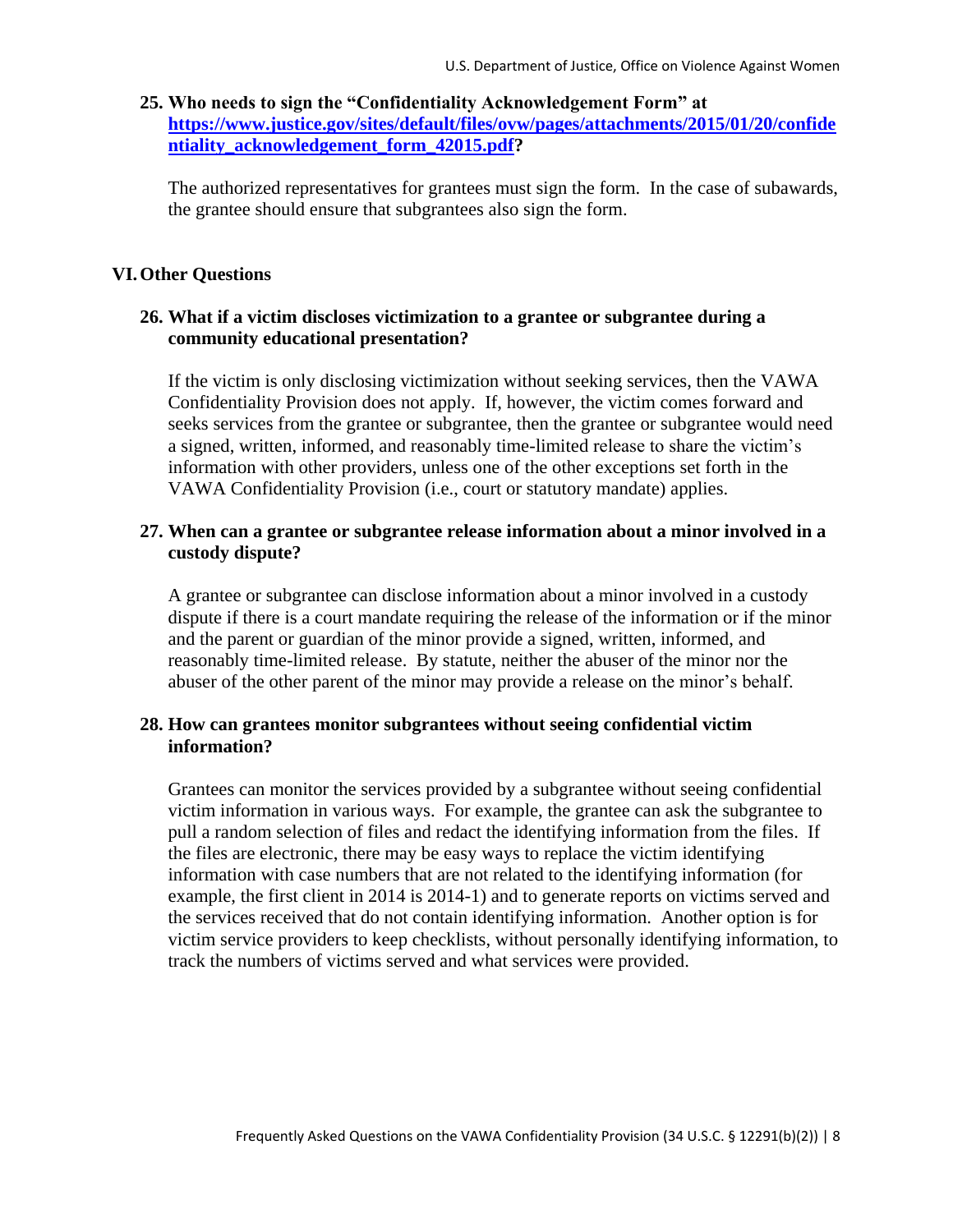## **29. Can grantees and subgrantees share non-personally identifying information in the aggregate?**

Yes, grantees and subgrantees can share aggregated information as long as it does not include personally identifying information. Be aware that in rural or homogeneous areas, information such as race or number of children could be used to identify a victim and thus may constitute personally identifying information.

# **30. What should shelter programs do if law enforcement asks to speak to someone who they think is a client at the shelter?**

Identifying information about victims cannot be shared without a signed, written, informed, and reasonably time-limited release or a court order. Even to identify that the person is a client at the shelter would be revealing identifying information. Without revealing identifying information, however, the shelter can take the following steps:

- Verify that the person reaching out to the program is, in fact, law enforcement.
- Explain that the shelter cannot confirm or deny whether it is serving the individual in question, and indicate willingness to discuss law enforcement needs without confirming whether the shelter is serving the individual.
- Law enforcement officers should be able to explain their needs and reasons for contacting the shelter. If the shelter is serving the individual, the shelter should convey law enforcement requests and needs to the victim.

# **31. Can grantees and subgrantees share identifying information about deceased victims with fatality reviews?**

Grantees and subgrantees may share information with fatality reviews but only in the following circumstances:

- Information is only shared to the extent permitted by the jurisdiction's law;
- The underlying objectives of the fatality review are to prevent future deaths, enhance victim safety, and increase offender accountability;
- The fatality review includes policies and protocols to protect identifying information, including information about the victim's children, from further release outside the fatality review team;
- The grantee or subgrantee makes a reasonable effort to get a release from the victim's personal representative (if one has been appointed) and from any surviving minor children or the guardian of such children (but not if the guardian is the abuser of the deceased parent), if the children are capable of knowingly consenting; and
- The information is limited to that which is necessary for the purposes of the fatality review.